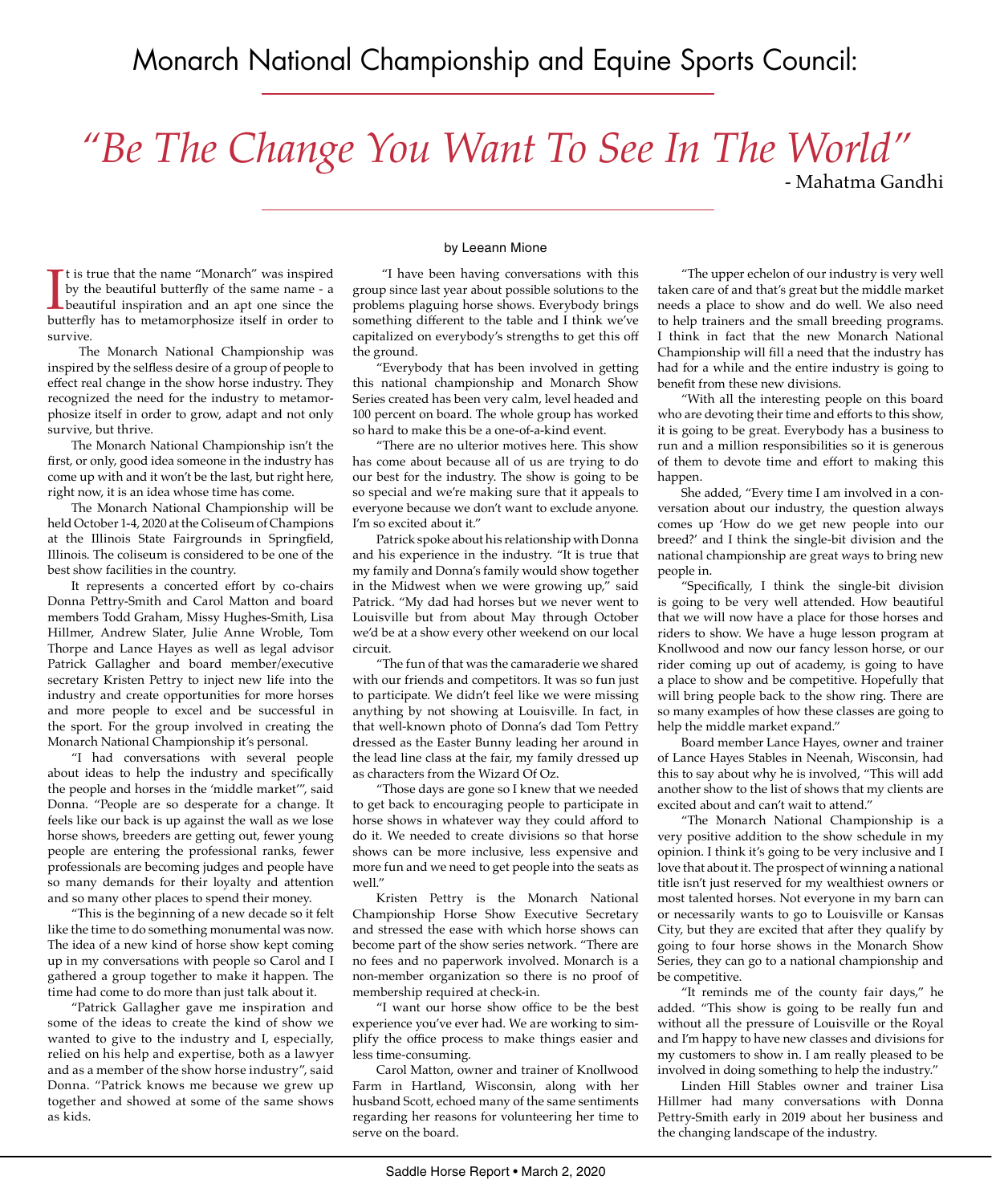## Monarch National Championship and Equine Sports Council:

"I'm a middle market business owner," said Hillmer who is also the co-chair of the UPHA Exceptional Challenge Cup. "I've been at this for a long time and I grew up in it. I feel like I have adapted every time I've needed to and I've always been able to make my new customers want to stay in the industry but it keeps getting harder and harder to do.

"It used to be that having and showing horses was a social thing and horse show kids grew up and had kids of their own that showed and then their grandchildren showed, but we're running out of generations. Kids now have so many other activities competing for their attention and time and horse shows don't have the same appeal they once had.

"For example" she said, "One of my riders is a little girl who is also involved with swimming. She's on three different swim teams and she gets scholarships and awards for school so it's hard to compete with that. She is very busy and both are a big financial commitment for her parents.

"I also have some older adult customers who are wondering where they fit in. They feel like they would prefer to stay closer to home (near Kansas City, Missouri) and spend less money going to shows but still have the chance to win a prize at a national show.

"Some of my ladies have not mastered riding with a full bridle and up until now there was not a place where they could show against others with similar skills. The national championship will give them something to strive for and work towards and it's going to be new and fun for everybody.

She added, "I've been feeling like I am hanging on by a thread despite all my hard work but I think now we're on to something that is so great. I've already sold two horses that were previously unsellable because now they have a place to show and possibly do really well. This season we are going to two shows that we've never been to and with two new customers. Everybody in my barn is excited about the opportunities to qualify for and show at the new national championship. I've already seen a change to my business and it's such a breath of fresh air."

Tom Thorpe, owner and trainer of Northern Tradition Farm in Minooka, Illinois, echoed many of the same sentiments as Hillmer. "We need to find a better way for the average person to compete at their highest level. When I was a kid, we certainly couldn't afford the top horses that were Louisville quality so we showed elsewhere. That was not a bad thing, it was just the way it was.

At Northern Tradition we have customers at every level and we want them to feel involved and give them the tools they need to be successful. I see the creation of the Monarch National Championship as being responsive and responsible to our industry by making a place for more people and horses to do well and find their niche.

"We probably won't go to any new shows this year since our normal show schedule will include enough Monarch series shows for everyone to get qualified that wants to show in October. I do think that I will end up taking more customers to some of the shows we go to and that's good news for us and for the horse shows.

"We are losing people from the industry because they feel like there is no room for advancement so they lose interest and go do something else. So many of us in this area remember the National Pleasure Show. It was like our version of Louisville. The Monarch National Championship reminds me of that so I'm really excited about it."

Missy Hughes-Smith, trainer at Ever Glades Farm, Inc., in Kansas City, Missouri grew up showing at one and two day shows on the circuit in Maine. "We were able to buy a moderately priced horse and still be competitive. Those shows were a great avenue for people to get into the industry. It's sad that those shows have dwindled - they got me where I am today."

She added, "There have been a lot of useful horses that have been bred but because we don't have much of a middle market so many of them don't have a job. Diversifying our horse shows opens up a lot of avenues for breeders as well as owners and exhibitors.

"Hopefully, adding new classes and divisions at shows and having a national championship to showcase them will create the same excitement and enthusiasm for those divisions which will create a place for more horses and owners to shine.

She continued by saying, "Being on this board makes me feel like I can give back. Opening up our breed and horse shows is going to help everyone."

Julie Anne Wroble, owner and trainer of Country Meadow Farm in Mokena, Illinois with her parents Mike and Dale Arnston, is also looking forward to the opportunities that the new national championship show will bring to their clients.

"I'm a board member because this is something I believe in," said Julie. "This really targets barns and clientele like mine. I think it is going to give my customers something to look forward to and it will give them a goal to work towards and a great payoff at the end. It's going to be a lot of fun. I think the customers who don't want to or can't go to Louisville will appreciate having another option this year."

Skyline Stables assistant trainer Andrew Slater brings a different perspective to the Monarch National Championship board. He's one of the young professionals in the industry who has his entire career ahead of him. "I'm on this board because I care about this industry and its future. I don't want to turn 40 and not have a job.

"I grew up showing and my family has had horses in training with several different barns. I know what it feels like to be a customer and now that I've worked for several years as a professional, I know what it feels like to have to manage customer expectations in regards to their goals and accomplishments.

"I think the greatest threat to our industry right now is that buying a competitive horse can be out of reach for a lot of people. I think we have to keep coming up with ways to better showcase our middle-market horses at mainstream horse shows across the country.

"I am also drawn to the breeding industry and would like to have that be part of my business in the future. I like spending time with the mares and watching them foal out, even in the middle of

### Monarch Horse Show Enrollment Information

Enrollment in the Monarch Horse Show Series network is free! Monarch will promote your horse show on their list of network shows. Simply fill out our online form or contact us at info@monarchhorseshowseries. com.

Horse Shows that wish to become a member of the Monarch Show Series network must have under 400 horses, be willing to offer as many of the classes from the "recommended class list" as possible and be able to verify competition results.

Monarch Series Recommended Class List:

ASB Five-Gaited Open ASB Five Gaited Amateur and/or Juvenile ASB Three-Gaited Open ASB Three Gaited Amateur and/or Juvenile ASB Fine Harness Open ASB Park Open ASB Park Amateur and/or Juvenile ASB Park Pleasure Open

ASB Show Pleasure Five-Gaited ASB Show Pleasure Three-Gaited Adult ASB Show Pleasure Three-Gaited Juvenile ASB Show Pleasure Driving

ASB Country Pleasure Five-Gaited ASB Country Pleasure Three-Gaited Adult ASB Country Pleasure Three-Gaited Juvenile ASB Country Pleasure Driving ASB Country Pleasure Western ASB Country Pleasure Hunter

Hackney Harness Pony Open Roadster Pony Open Hackney Pony Pleasure Driving

Saddle Seat Equitation Stock Seat Equitation Hunt Seat Equitation

Showmanship at Halter ASB Pleasure Walk/Trot ASB Pleasure Walk/Trot/Canter, Single-Bit\*\* ASB Pleasure Walk/Trot, Single-Bit\*\* ASB Pleasure Five-Gaited, Single-Bit \*\*

\*\* Single-Bit definition: Horses are to be shown by amateur or juvenile riders in a snaffle bit with running or German Martingale. Draw reins are also allowed. However, any leverage bit rein is prohibited through the martingale. Pelham or 'Tom Thumb' bit without martingale, shank not to exceed five inches, also allowed. All tack should be of show ring quality. Same horse/rider combinations may not cross enter into another division, with the exception of the Model, Showmanship, Pattern and In-Hand Obstacle classes. "Elite Single-Bit" classes are open to both professionals and amateurs.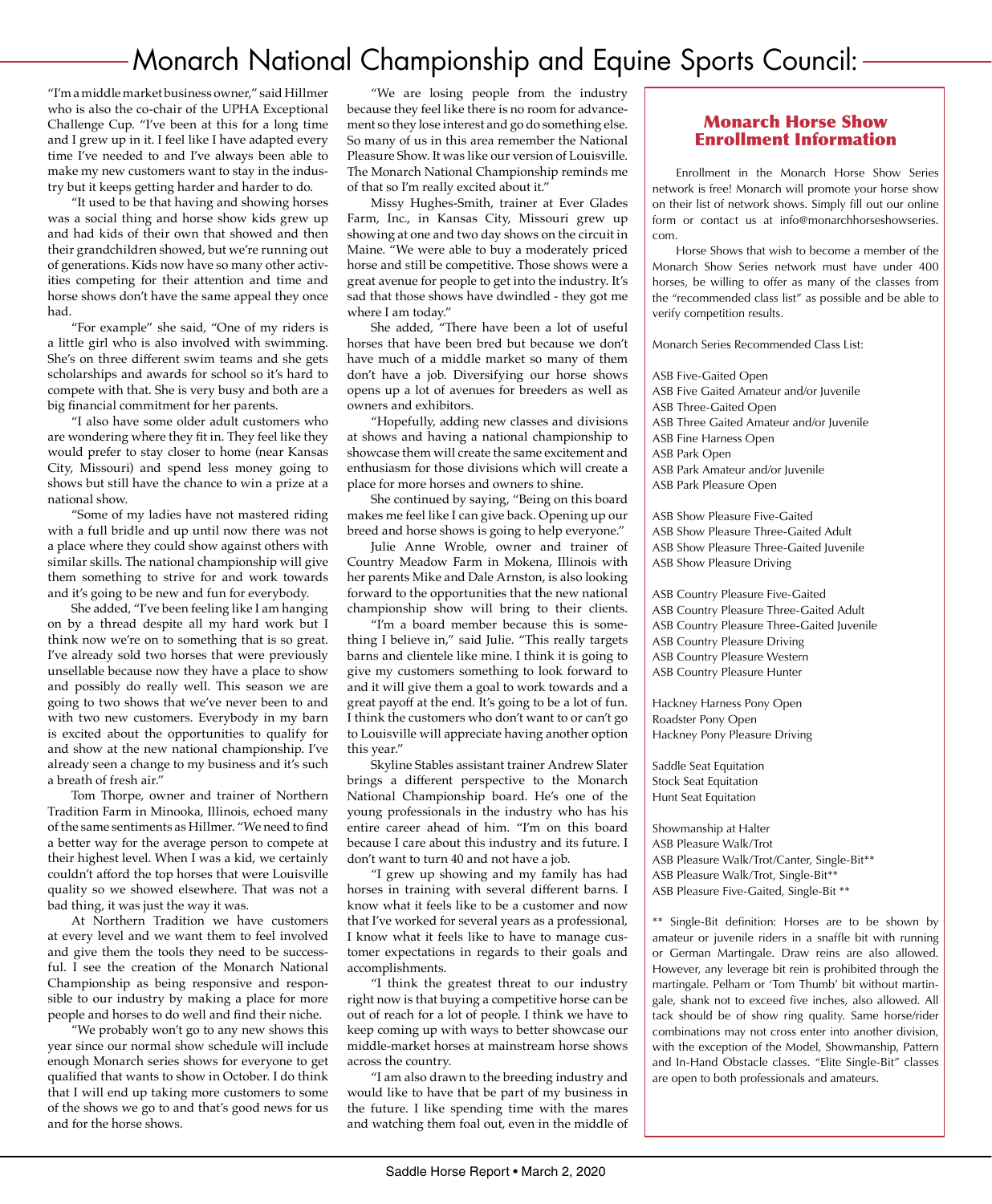### **Monarch National Championship and Equine Sports Council:**

the night. I'd like to be able to pick a foal, start their training and guide their career to make them into something that an amateur can show.

"In fact, I'd like to train horses for my family - I like watching my sister McKenna and my mom Pamela ride and it makes me happy that we share a love of the horses and the industry.

"I think a lot of people don't breed horses because they assume they cannot sell that middleof-the-road horse. They won't find a market for those nice, but average, horses that can't compete at the elite level but would still make a nice show horse for someone. Maybe having a national championship and the show series can stimulate the market and help get horses bought and sold. Maybe breeders will come back to the industry.

He added, "A lot of riders struggle I think to make the leap from academy to performance because it's so expensive to step up. Some of these single-bit classes will allow exhibitors to be competitive on the national level. That's really exciting for everybody."

Board member Todd Graham, owner and trainer of Royal Winds Farm in Ona, West Virginia is preparing to welcome 33 foals this year along with his wife Kimberly Graham and he welcomes being part of an effort to help make sure those foals eventually find a place to shine, whether at the World's Championship Horse Show or elsewhere.

"This is hugely important for me, not only as a trainer, but as a breeder," he said. "Transfers are down and that's the truest bellwether there is about the future of this industry in my opinion. Not every horse we breed is going to be able to win at Louisville but we have to be able to sell horses. This national championship and show series are going to give some of these average horses, as well as a whole group of owners and exhibitors another place to compete.

"Those of us in the industry know we don't need to worry about selling those very expensive horses. They are easy to see because they separate themselves. It's those horses that are not always competitive at the elite level but are well trained, have nice manners and are suitable for a variety of exhibitors that need our help.

"When I was a kid we watched the World's Championship Horse Show but we didn't show there. We knew we needed to be on a different circuit in order to be competitive and we didn't feel one bit bad about that. It was just a fact.

"I think that's what we've lost. If Louisville is our only criteria to determine the worth of a horse or success of an exhibitor we're in trouble. This is something we really, really need. This show is going to be very cool and is going to help promote our business the way local and county fair horse shows used to do. I think it's going to affect everyone's business and in my opinion, there is nothing that is not positive about it."

Todd went on to say, "The academy riders have their own national championship and Louisville attracts the best of the best vying to earn one of those 200 plus blue or tricolor ribbons. It's time for the group in the middle to have a national championship where they can compete.

He went on to say, "If you look at the hunter/ jumper horse shows, they have different levels and circuits to suit a variety of skill levels. The really

good horses go to Wellington, Florida. There is another group of horses that go to Ocala [Florida] and even others that go to Louisiana or Tennessee.

"Those different levels provide places where a lot of people get to be successful on their own circuit and show on a more level playing field. Just because they don't go to Wellington doesn't mean they don't do well.

The Monarch National Championship, as well as some of the Monarch Show Series events, will include a division of classes referred to as "Single-Bit". Kenny Smith isn't on the Monarch board of directors but as a professional trainer, lifetime participant in the industry and husband of Donna Pettry-Smith, the inclusion of the division was something he campaigned for and helped define.

"For the past 30 years I've watched regional horse shows get weaker and weaker," he said. "They have been watered down to the extent that winning a class doesn't mean as much as it used to.

"Donna and I have always wanted to do something like this to help close the gap between the elite level and the less expensive horses. You shouldn't have to be a millionaire to enjoy this sport at an exciting level and that is exactly what we need to do: Put the excitement back in horse shows.

"The series will help expand the market and hopefully help people step up to the next level, and the single-bit classes are also a way to include more horses and exhibitors. 'Where is the downside of that?'

"We're trying to open up the part of the industry that we've lost and this is not a new concept. Several other breeds have shows across the country that appeal to their middle market. The bottom line is this: The Monarch National Championship is only for people who want to come. Period. It's as simple as that."

The "Single-Bit" division is described as the following: Horses are to be shown by amateur or juvenile riders in a snaffle bit with running or German Martingale. Draw reins are also allowed. However, any leverage bit rein is prohibited through the martingale. Pelham or 'Tom Thumb' bit without martingale, shank not to exceed five inches, also allowed. All tack should be of show ring quality. Same horse/rider combinations may not cross enter into another division, with the exception of the Model, Showmanship, Pattern and In-Hand Obstacle classes. "Elite Single-Bit" classes are open to both professionals and amateurs.

As part of the national championship schedule, there are single-bit show pleasure classes for both adults and juveniles in either walk and trot or walk/ trot/canter and both the three-gaited show pleasure and five-gaited show pleasure divisions are included.

The inclusion of the single-bit division will offer, perhaps for the first time, those adult riders who aren't steady enough to canter yet or can't quite manage a full bridle, the opportunity to come through the gate with a group of riders in the same situation and try their hand at winning a national championship. How cool is that?

The open breed division at the Monarch National Championship will also create opportunities to showcase horses and riders with classes offered in a variety of divisions including trail, western, hunter, pleasure under saddle and driving classes, equitation and stock seat equitation, model, showmanship and obstacle in-hand. The walk and trot riders on their pleasure horses or equitation horses will also have open breed classes available.

The open breed divisions do not have the fourshow qualification requirement for the October show so their open breed championships will not award national titles.

The Monarch National Championship will be governed by the Equine Sports Council which is a non-profit, non-member organization for horse show governance to provide rules, standards and guidelines for horse shows that are not governed by USEF.

The ESC was created in 2019 by Jackie Hale, co-owner of James Hale Stables in Columbiana, Alabama, and Shane Darnell, longtime exhibitor from Taylor River Farm in Hampton Falls, New Hampshire, because the show horse industry has been asking for an alternative to affiliation with USEF/USEF Lite for years. When it became clear that no one else was going to do it, they took on the mammoth task. Tamara Tucker joined them soon after and is secretary and general counsel.

"We all met through social media", said Shane. "In the course of our conversations, Jackie and I finally decided that we needed to create this alternative governance organization ourselves so we started putting a group together. We knew from the beginning we needed to target Saddlebred and Morgan barns and help them grow their business so 50 percent of our revenue is going to go back into lesson programs.

"Taylor River has a huge lesson program with 190 public lessons per week. Lessons are vitally important to our business and to the industry so we have to grow this industry and bring people, especially young people, back to it. We need those barn rats; those kids that love to spend every available moment at the barn and at horse shows."

Tammy Tucker grew up showing with her family on the local hunter circuit every weekend. "I am passionate about grassroots shows," she said. When I showed growing up, my dad drove the trailer, we packed picnic food and spent all day at the shows with my mom coaching her clients and me.

"I am so excited about Equine Sports Council bringing structure and knowledge to middle market and grass roots shows. It is an opportunity for those new to the industry to compete and learn in a constructive environment and for those who are experienced exhibitors to pass on their wisdom while having confidence that these shows will be run well.

"As a lawyer, I am proud that we have developed rules to protect our horses and exhibitors, and a fair system to hear complaints if there are any. We are looking forward to a great first year."

The trio is joined by the advisory board members: Lori Nelson, Paris, Kentucky; Donna Pettry-Smith, Mokena, Illinois; Scott Matton, Hartland, Wisconsin; Chanda Boylen, Keswick, Virginia and Erica Budd, Port Tobacco, Maryland. Board member Mark Staehnke, Palm Springs, California, will serve as the Morgan Industry Consultant and Scott Bennett, DVM, Simpsonville, Kentucky, is the Drugs & Medication Consultant.